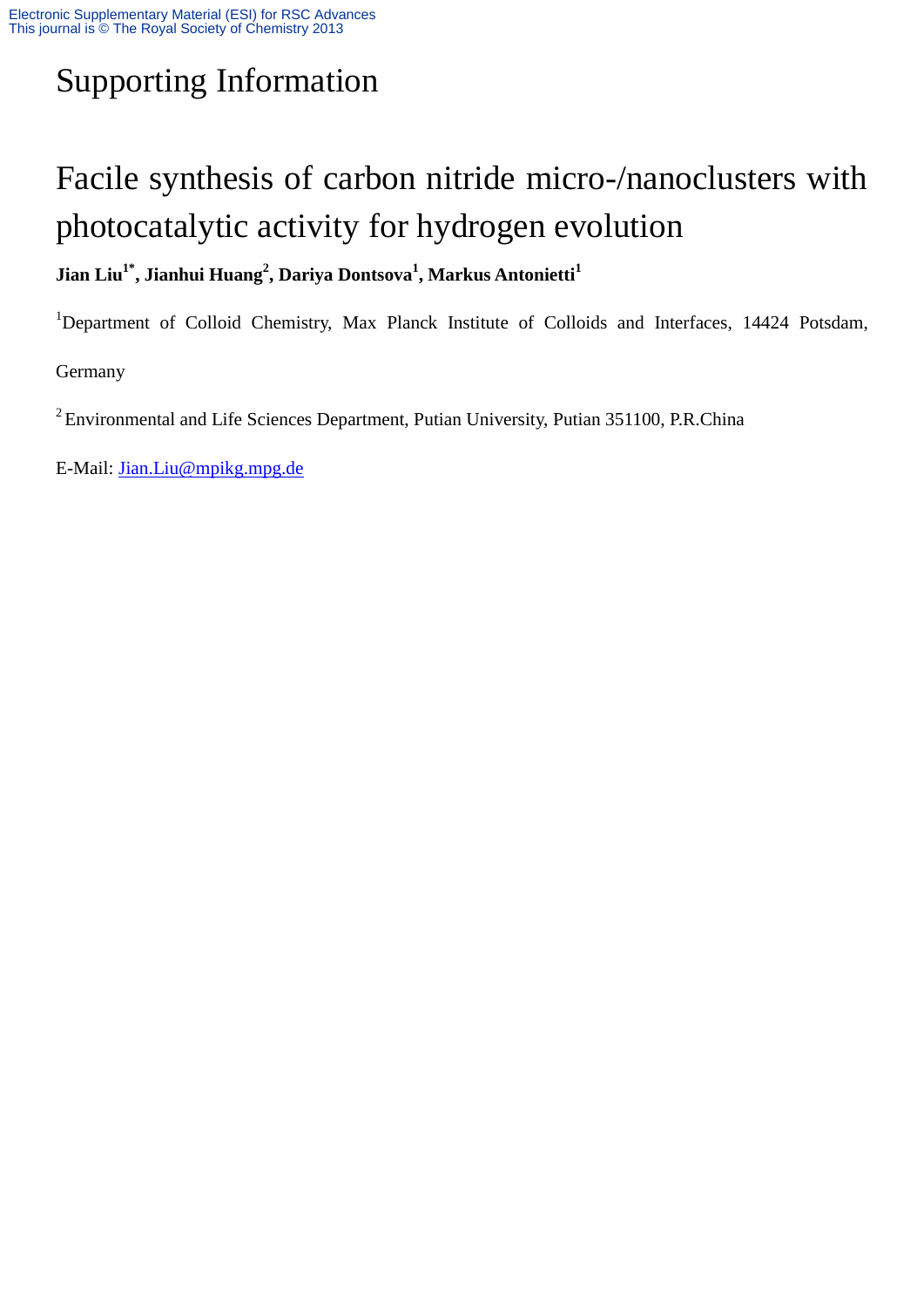## **Experimental section**

**Materials.** Cyanamide, Celatom FW-14, NH<sub>4</sub>HF<sub>2</sub> and Triethaolamine were obtained from Sigma-Aldrich and used without further treatment.

**Synthesis.** Carbon nitride micro-/nanoclusters were synthesized through a solid "incipient wetness" impregnation" method. 1 g of Celatom FW-14 and certain amount of cyanamide were mixed evenly in the mortar and transferred into the crucibles with lid and heated under  $N_2$  atmosphere to the desired temperature (450~650 °C, ramp rate 2.3 °C·min<sup>-1</sup>) and kept at the temperature for another 4 hours. For the removal of diatom, the resultant yellow powder is treated with 4 M NH4HF<sup>2</sup> solution with stirring for 24 hours. The dispersion is then filtered; the precipitate is copiously rinsed with deionized water and ethanol. After filtering procedure, the yellow powder is dried under vacuum at 60 °C overnight.

**Characterizations.** XRD measurements were performed on a D8 Diffractometer from Bruker instruments (Cu Kα radiation,  $\lambda = 0.154$  nm) equipped with a scintillation counter. N<sub>2</sub> sorption experiments were done with a Quantachrome Autosorb-1 at liquid nitrogen temperature. TEM images were taken on Philips CM200 FEG (Field Emission Gun), operated at an acceleration voltage of 120 kV. SEM measurement was performed on a LEO 1550 Gemini instrument.

**Photocatalytic hydrogen evolution on carbon nitride micro-/nanoclusters.** In a typical experiment, 50 mg carbon nitride material was placed in the photoreactor (equipped with a magnetic stirrer) then the reactor was evacuated and refilled with argon for five times. Then 38 mL of aqueous TEOA solution (10 vol%) TEOA) containing the platinum precursor (Pt metal content: 3% weight of carbon nitride) was added under argon flow. The set-up is equipped with a thermostat and stirring plate. H<sub>2</sub>O and TEOA were pretreated before use. H<sub>2</sub>O was firstly degassed for 1 h under vacuum in an ultrasonic bath and secondly purged with argon for 1 h. TEOA was purged for 1 h with argon. After the reaction, a sample of the headspace was analyzed with GC for hydrogen content.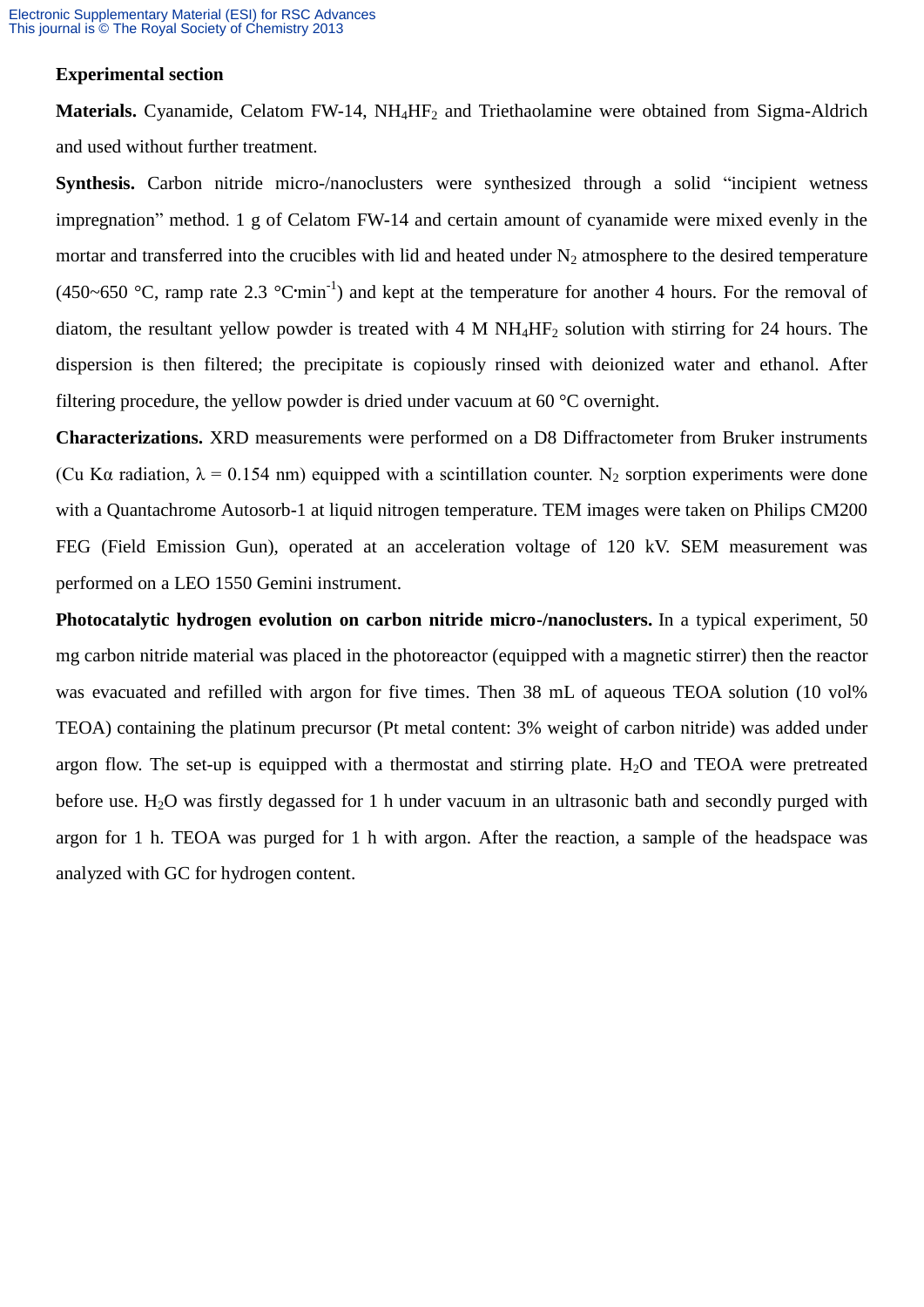

Figure S1. (a) Large area overview of CNMN<sub>1</sub>-600 material, demonstrating the homogeneous distribution of micro-/nanoclusters. (b) The optical digital image shows the free flowing property of obtained materials.



Figure S2. (a) SEM image of micro-/nanoclusters grown from carbon nitride coating on the diatom frustule; (b) SEM image of curved carbon nitride nanowire; (c) SEM image of free standing micro-/nanoclusters after removal of diatom substrate.

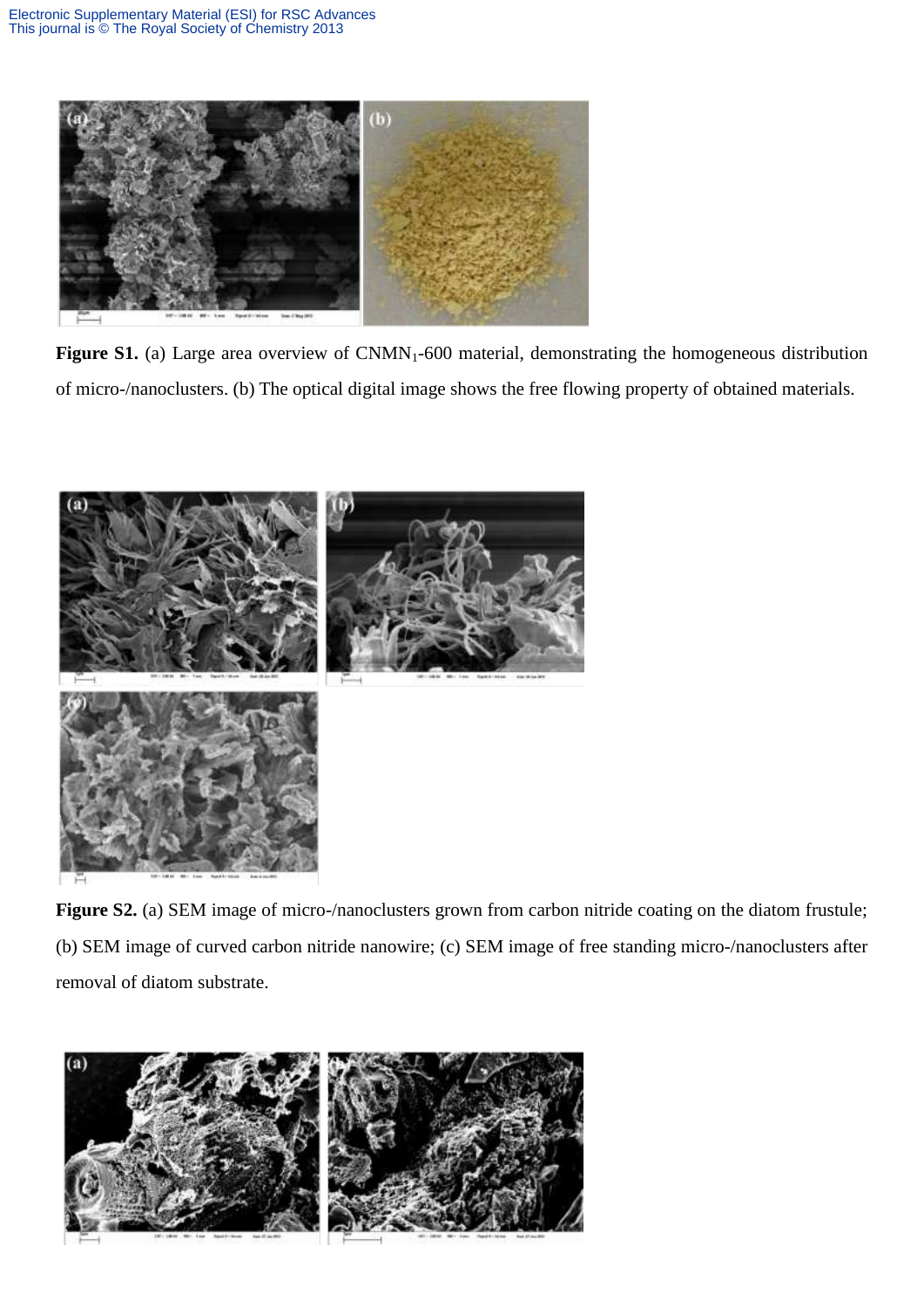Figure S3. SEM images of CNMN<sub>2</sub>-600 (a) and CNMN<sub>3</sub>-600 (b). The high cyanamide content leads to particles intergrown after condensation instead of free flowing. Some porous structures could still be clearly observed from the images.



Figure S4. XRD (a) and FTIR (b) of carbon nitride/diatom composites under different calcination temperatures for  $CNMN_1$ -T.



**Figure S5.** Diffuse reflectance spectra of CNMN<sub>0.5</sub>-T (a) and CNMNx-650 (b).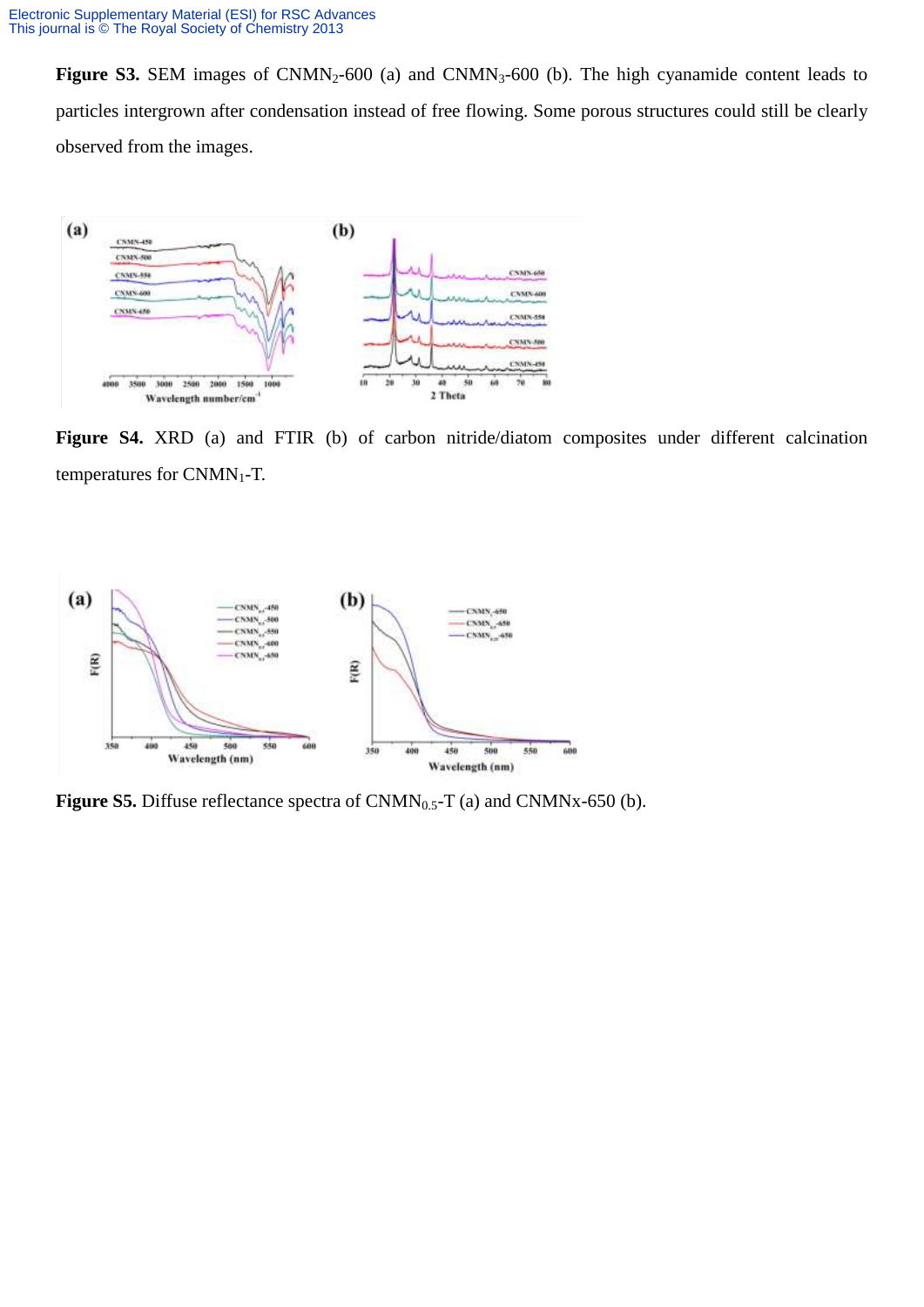

Figure S6. SEM images of CNMN<sub>0.25</sub>-T, demonstrating the nanowire morphology prevails across different condensation temperature (a-d) except 650 ºC condition (e). TEM image of CNMN0.25-600 in (e) shows the nanowire grows outside from the diatom substrate.



**Figure S7.** SEM of recycled CNMN. (a) CNMN0.5-600; (b) CNMN0.5-600; CNMN1-600.